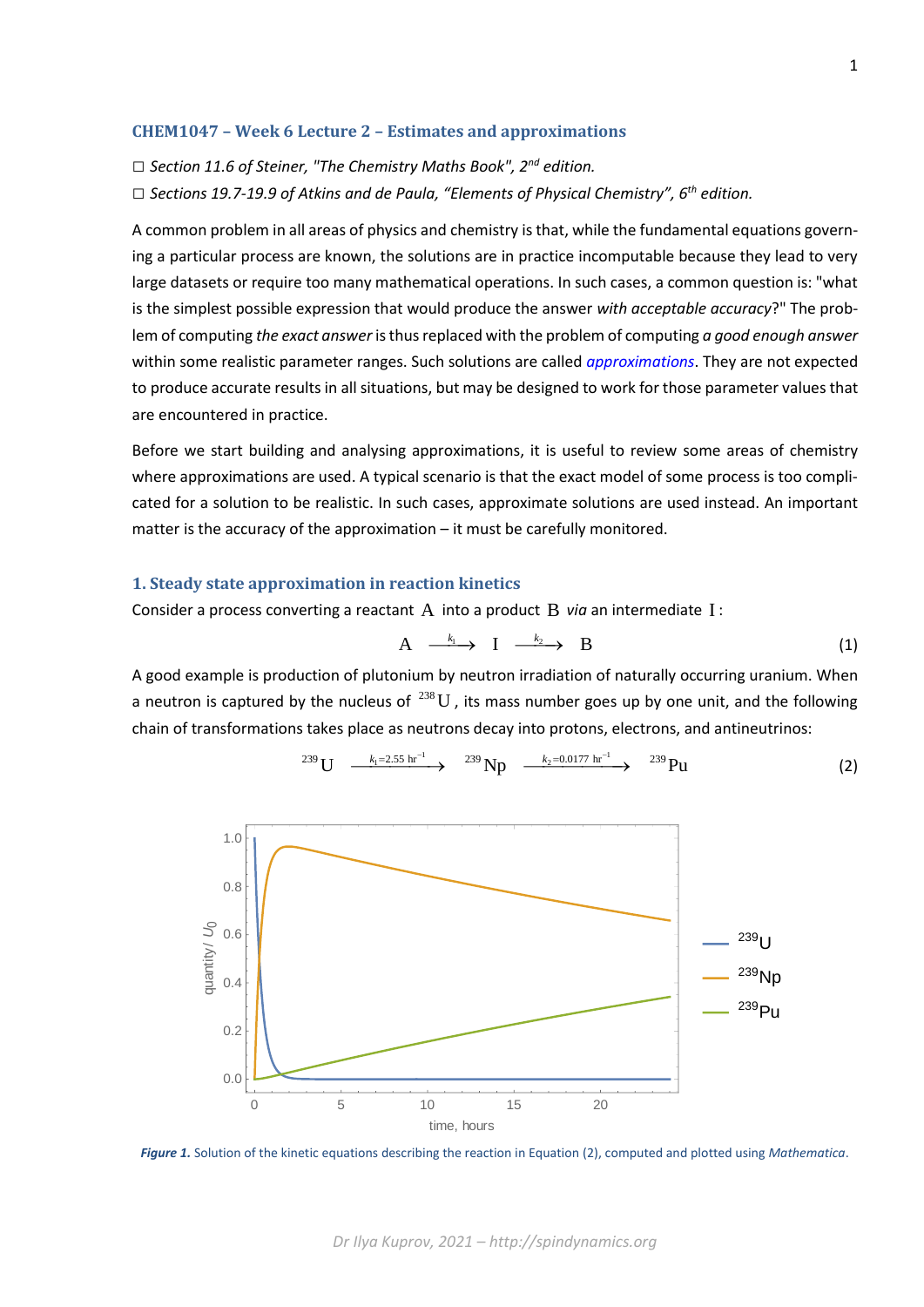The half-life of <sup>239</sup>Pu is 24,110 years; on the time scale of hours its decay may be ignored. The equations describing the rates of change in the quantities of the three isotopes therefore are:

$$
\begin{cases}\n\frac{d[U]}{dt} = -k_1[U] \\
\frac{d[Np]}{dt} = +k_1[U] - k_2[Np], \qquad [U] = U_0 \text{ when } t = 0\n\end{cases}
$$
\n(3)\n
$$
\frac{d[Pu]}{dt} = +k_2[Np]
$$

When the two reaction rates are comparable, the problem must be solved exactly. However, in the common case when the second reaction is much faster than the first, for example:

$$
^{234}\text{Th} \xrightarrow{k_1=0.00173 \text{ hr}^{-1}} ^{234}\text{Pa} \xrightarrow{k_2=0.149 \text{ hr}^{-1}} ^{234}\text{U}
$$
 (4)

where again the decay of  $^{234}$ U is too slow to matter on the time scale of days. The plot looks in a way that suggests a reasonable approximation (Figure 2).



*Figure 2.* Solution of the kinetic equations describing the reaction in Equation (4), computed and plotted using *Mathematica*.

The quantity of the intermediate  $^{234}$ Pa is never large, and its derivative is always small because there is barely any change in that curve. To a reasonable accuracy, we may put that derivative to zero:

$$
\frac{d[\text{Pa}]}{dt} \approx 0 \qquad \Rightarrow \qquad \begin{cases} \frac{d[\text{Th}]}{dt} = -k_1[\text{Th}] \\ 0 = +k_1[\text{Th}] - k_2[\text{Pa}] \\ \frac{d[\text{U}]}{dt} = +k_2[\text{Pa}] \end{cases} \tag{5}
$$

with the result that one of the three differential equations became algebraic, and the concentration of the intermediate may be eliminated from the system: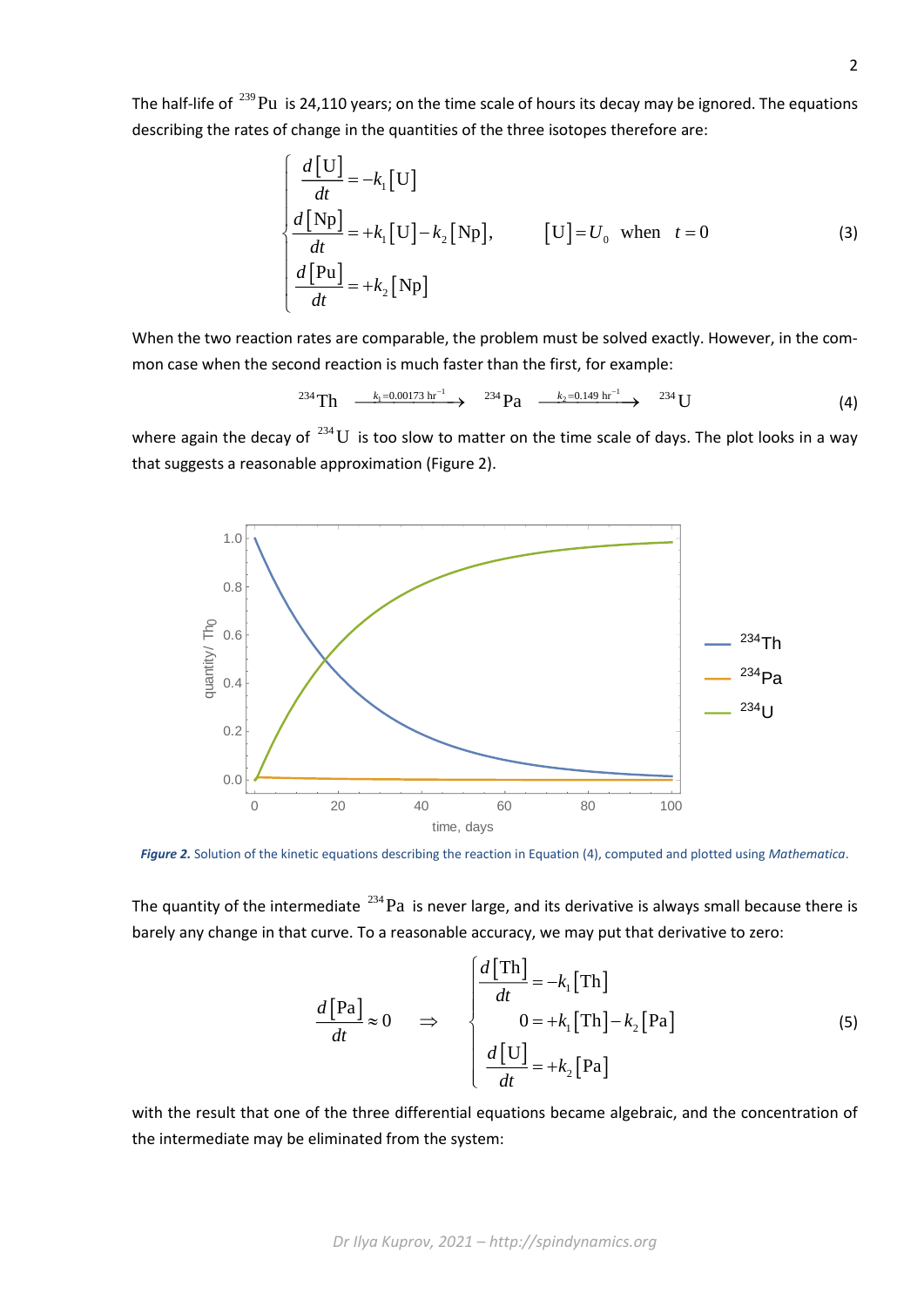$$
k_1[\text{Th}] = k_2[\text{Pa}] \Rightarrow \begin{cases} \frac{d[\text{Th}]}{dt} = -k_1[\text{Th}] \\ \frac{d[\text{U}]}{dt} = +k_1[\text{Th}] \end{cases}
$$
(6)

The first equation is easy to solve:

$$
\frac{d[\text{Th}]}{dt} = -k_1[\text{Th}], \quad [\text{Th}](0) = [\text{Th}]_0 \Rightarrow [\text{Th}](t) = [\text{Th}]_0 e^{-k_1 t}
$$
 (7)

At which point the second equation also becomes easy to solve:

$$
\frac{d\left[\mathbf{U}\right]}{dt} = +k_1\left[\text{Th}\right]_0 e^{-k_1 t}, \quad \left[\mathbf{U}\right](0) = 0 \quad \Rightarrow \quad \left[\mathbf{U}\right](t) = \left[\text{Th}\right]_0 \left(1 - e^{-k_1 t}\right) \tag{8}
$$

Because the approximation we have made only holds when the second reaction is much faster than the first, our final solution has a condition attached:

$$
\begin{cases}\n[\text{Th}](t) = [\text{Th}]_0 e^{-k_1 t} \\
[\text{U}](t) = [\text{Th}]_0 (1 - e^{-k_1 t}) \\
[\text{Pa}](t) = (k_1 / k_2) [\text{Th}]_0 e^{-k_1 t}\n\end{cases}
$$
\n(9)

Plotting the approximation alongside the exact solution (Figure 3) reassures us that the approximation is good – the curves are almost on top of one another.



*Figure 3.* Solution of the kinetic equations describing the reaction in Equation (4), plotted alongside the steady state approximation solutions given by Equations (9).

## **2. Approximate potentials in vibrational spectroscopy**

The description of the stretching energy of a chemical bond as the energy of two balls on a spring (often used in molecular dynamics simulations) is an example of a really bad approximation:

$$
E(r) = \frac{1}{2}k(r - r_{\text{eq}})^2
$$
\n(10)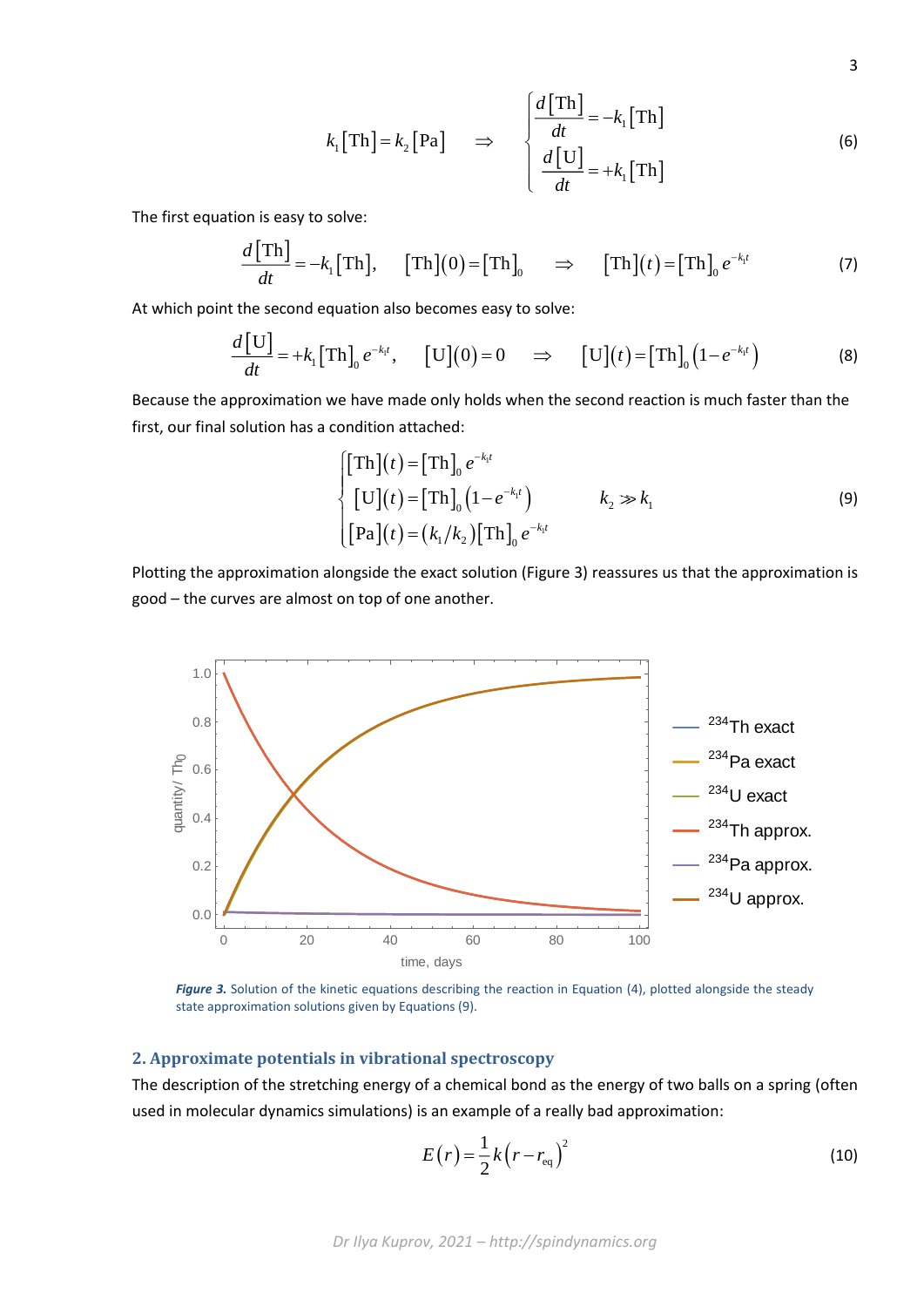Here  $k$  is the force constant of the spring, and  $r_{eq}$  is the equilibrium bond length. This formula provides an excellent example of approximations going horribly wrong when used outside of their range of applicability. The fallacies of Equation (10) include:

- 1. Bond dissociation cannot happen as the atoms are moved further apart, the energy goes to infinity.
- 2. Atoms can pass through each other as the inter-atomic distance goes to zero, the energy does not go to infinity.
- 3. The force constant does not depend on the inter-atomic distance when it clearly should.

Surprisingly, there are situations when Equation (10) is usable, but they involve very small displacements from the equilibrium distance for very stiff bonds.

A better approximation to the energy of a chemical bond is called Morse potential:

$$
E(r) = E_{\text{eq}} \left[ 1 - e^{-a(r - r_{\text{eq}})} \right]^2 - E_{\text{eq}}
$$
 (11)

Here  $a$  is a measure of bond stiffness and  $E_{\text{eq}}$  is the equilibrium energy of the bonded pair of atoms relative to the atoms at infinite distance. This approximation fixes the infinite distance problem, but still has the collision problem, although to a lesser extent.



*Figure 4.* Morse potential, plotted in dimensionless units.

The collision problem is solved by the Lennard-Jones approximation, which does actually go to infinity for the zero inter-atomic distance, and to zero for the infinite distance:

$$
E(r) = E_{\text{eq}} \left[ \left( \frac{r_{\text{eq}}}{r} \right)^{12} - 2 \left( \frac{r_{\text{eq}}}{r} \right)^{6} \right]
$$
 (12)

The exact solution for the bond stretching potential problem requires solving Schrödinger's equation repeatedly for different inter-atomic distances and plotting the energy as a function of the distance.